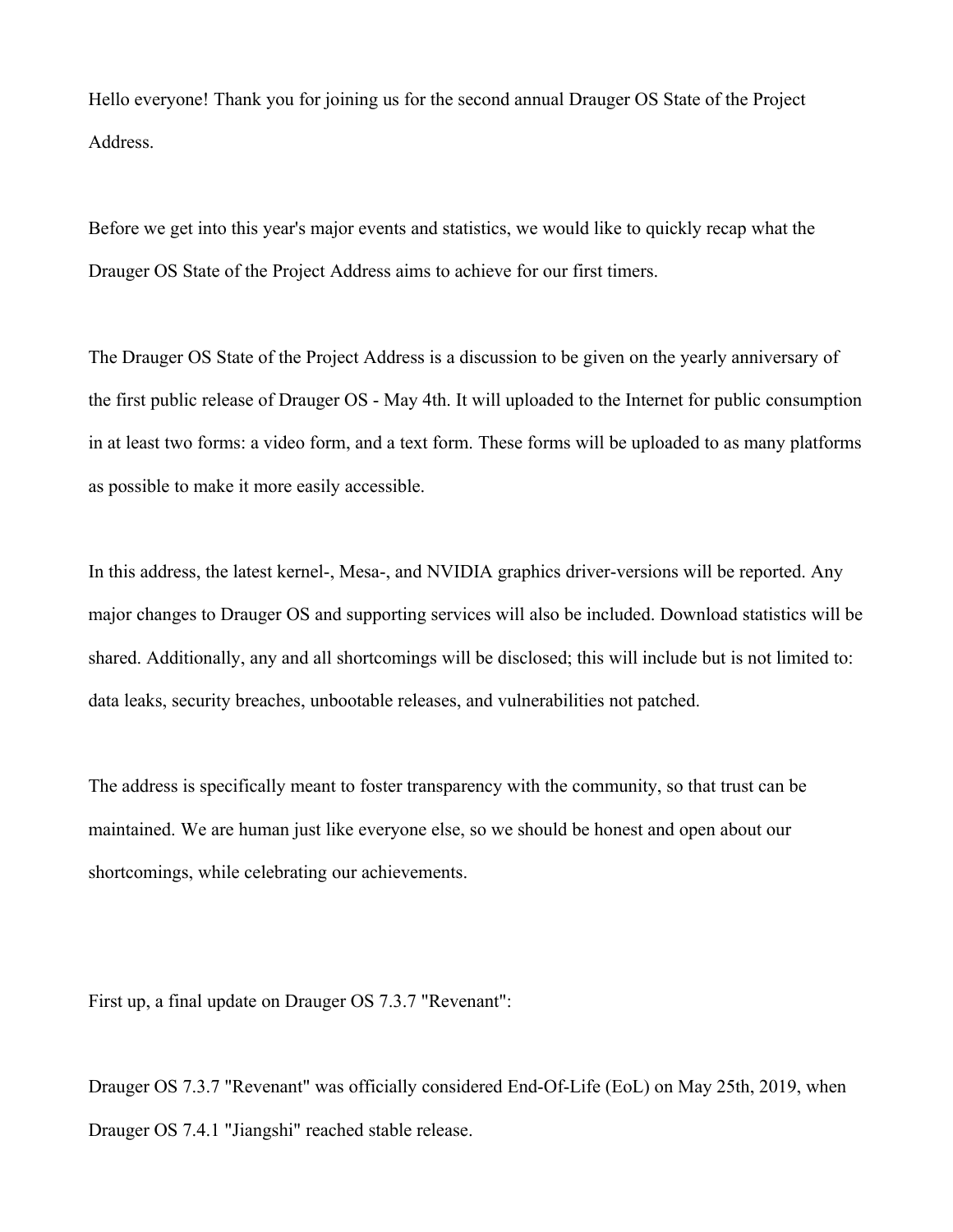In total, "Revenant" received approximately 2,200 downloads. Further statistics are unavailable due to SourceForge deleting them when the ISO was removed from their site.

The version after "Revenant", Version 7.4.1 "Jiangshi", has had 5600 downloads so far, and is still supported, making it the longest running stable version of Drauger OS to date. The top three countries in downloads were Spain with 857 downloads, the United States with 779, and Germany with 703. Most of these downloads were made on Windows operating systems.

Currently, the latest version of Drauger OS, Version 7.5.1 "Zombi", is in its first beta release and was made available to the public on March 21, 2020. There have been a total of downloads so far. More specific download stats are not currently available because "Zombi" is now hosted on our own web server - with less analytical data - instead of SourceForge.

Kernel versions this time are a little different as we are in the middle of moving kernels. "Jiangshi" is currently on version 5.6 of the Liquorix kernel - a pre-compiled version of the Zen kernel. "Zombi" is on version 5.7-rc3 of the mainline kernel. The kernel is now being built in-house, with changes made only to the configuration. Most notably, the option to enable low-latency is turned on while compiling, and the scheduling frequency has been changed from 250 Hz to 1,000 Hz. We build this kernel directly from the Linux kernel GitHub mirror so we are on the bleeding-edge of kernel technology.

As of now, the Mesa driver version is at 20.1 and the NVIDIA graphics driver version is 440.64.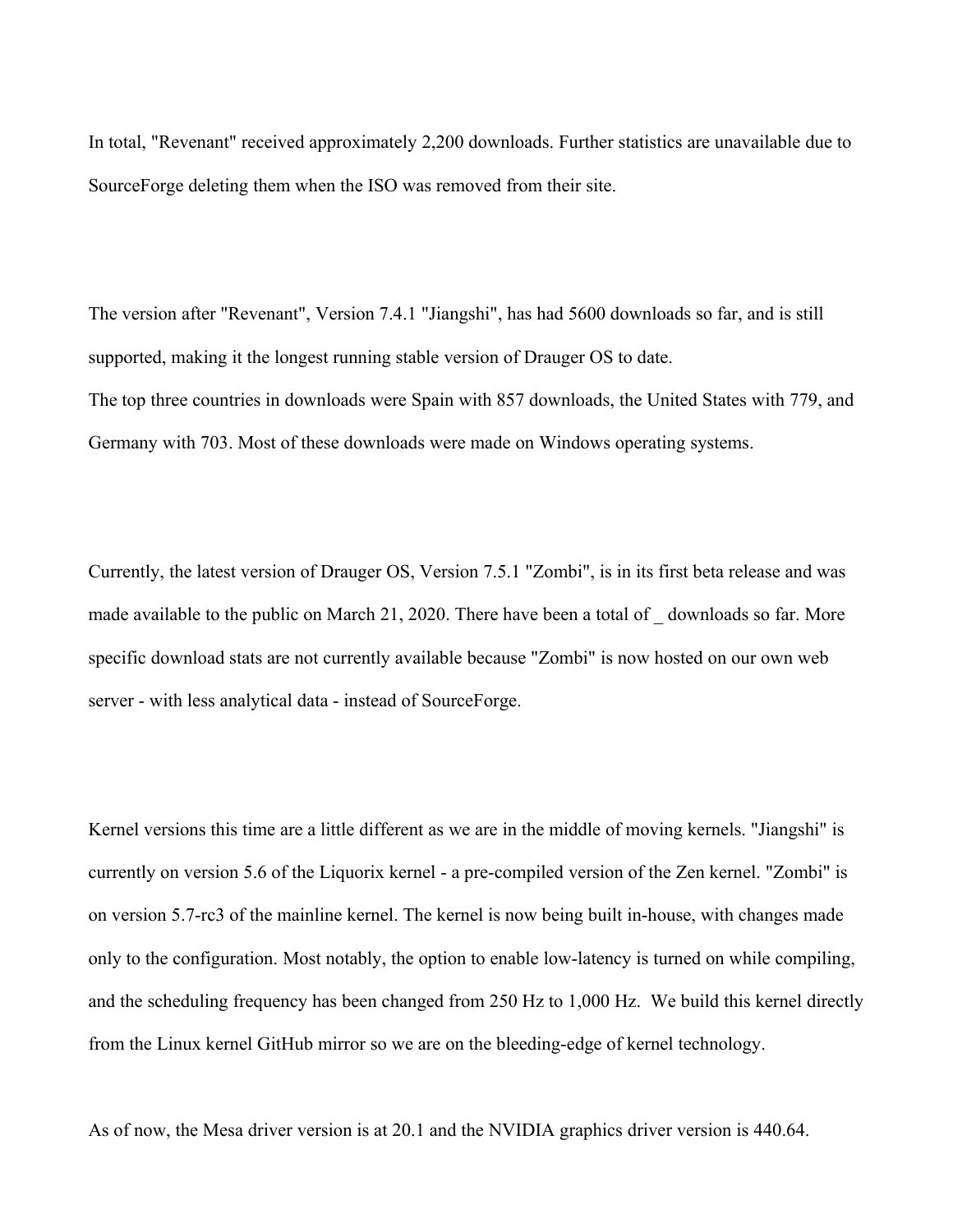Legacy support down to version 390.x is available to users should they need it.

SystemBack - our previous system installation utility, back up tool, and ISO build tool - has been completely dropped. In its place, we are now using an in-house solution to build ISO images, yielding an ISO that is up to 50% smaller, and also takes 25% of the time to build that SystemBack did, or even less. *We have also built* our own, in-house system installer which is capable of installing an OS in only about 2-3 minutes on a quad-core CPU with 4-8 GB of RAM, a SSD, and a decent network connection.

Regarding applications, usb-scanner - our Xbox controller driver daemon - has been discontinued. feral-game-mode has been added to our repositories, though this is not installed by default since it requires a little more configuration to actually use. As for added software, we have included the ever popular TimeShift as our new back-up utility. Gamehub and Bleachbit have also been added. These applications, as well as the packages which were originally in the personal package archives (PPAs) for "Jiangshi", are now all in one Drauger OS apt repository. This makes updates slightly faster since it does not need to connect and download files from more servers than needed.

For a more detailed look at the changes made from "Jiangshi" to "Zombi", including the updated interface and the base distribution upgrade, take a look at our blog post: https://draugeros.org/go/2020/03/21/drauger-os-7-5-1-beta-1-is-here-whats-new/

Looking at our community, we had an explosion in size as more and more people followed us on our Twitter, Mastodon, Discord, and Telegram groups. This was thanks to the media coverage provided, for free, by DistroWatch, Linux++, It's FOSS, and other media outlets online. This extra media coverage has not only made beta testing much easier, it has also given Drauger OS more contributors, such as Mark Dougherty.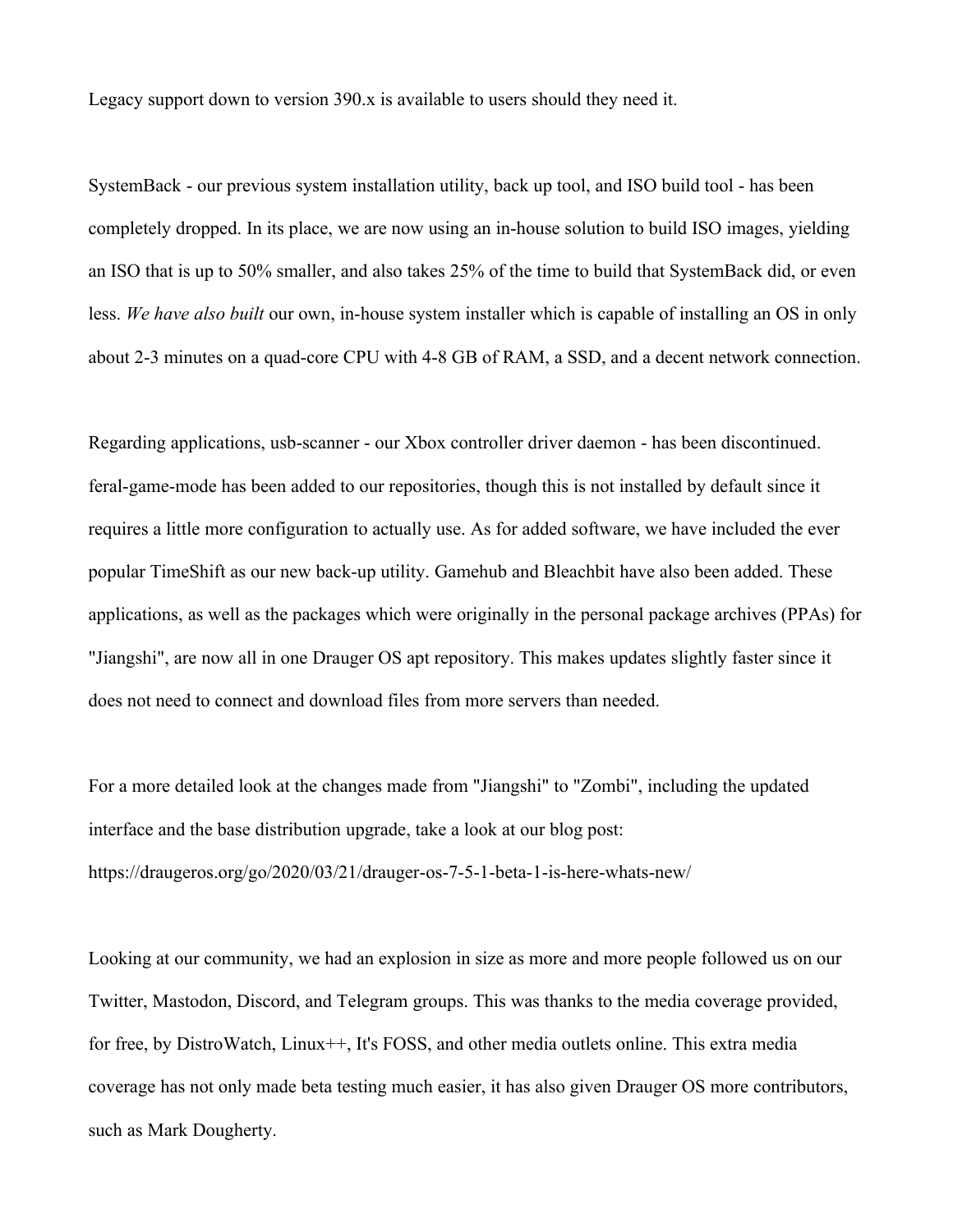Mark is one of the writers at Boiling Steam - a blog dedicated to Linux gaming news, reviews, and opinions. Mark has lent his skills in his time with us so far in areas mostly related to writing and editing for our blog and wiki, as well as the script for this speech, but is hoping to get involved in coding as well sometime in the future. Listen to our interview with him in episode 28 of our podcast – more details about our podcast will be talked about later on.

Turning our attention to our website, we were able to move our blog from SourceForge to our own website, hosted on our own server, thanks to the work of our web developer, Logan L. Johnson. He is also currently working on a revamped support system – which is currently being rolled out.

Unfortunately, we did experience a server breach a few months ago. Someone got access to our web server in an unauthorized way and set up a phishing website on it to collect user bank account data. Once we realized what was going on, we immediately removed the website. We do not know who is responsible other than the possibility it was someone working at the data center where our server was stored. We promptly moved to a different server after this event*.* No user data was leaked, but it definitely highlighted the need for heightened security measures.

In order to prevent future server breaches Drauger OS has moved to more secure servers, which a smaller amount of people have access to, and Drauger OS content is safe in the hands of. The servers we are using now are provided by our partner organizations, CYGO Network and Swivro and managed solely by trusted contributors and partners. In the current environment, if a breach or security hole were to be somehow found, it could be mitigated immediately before an issue such as last time occurs.

Our site has moved hosting providers more than six times this year, but has only undergone minor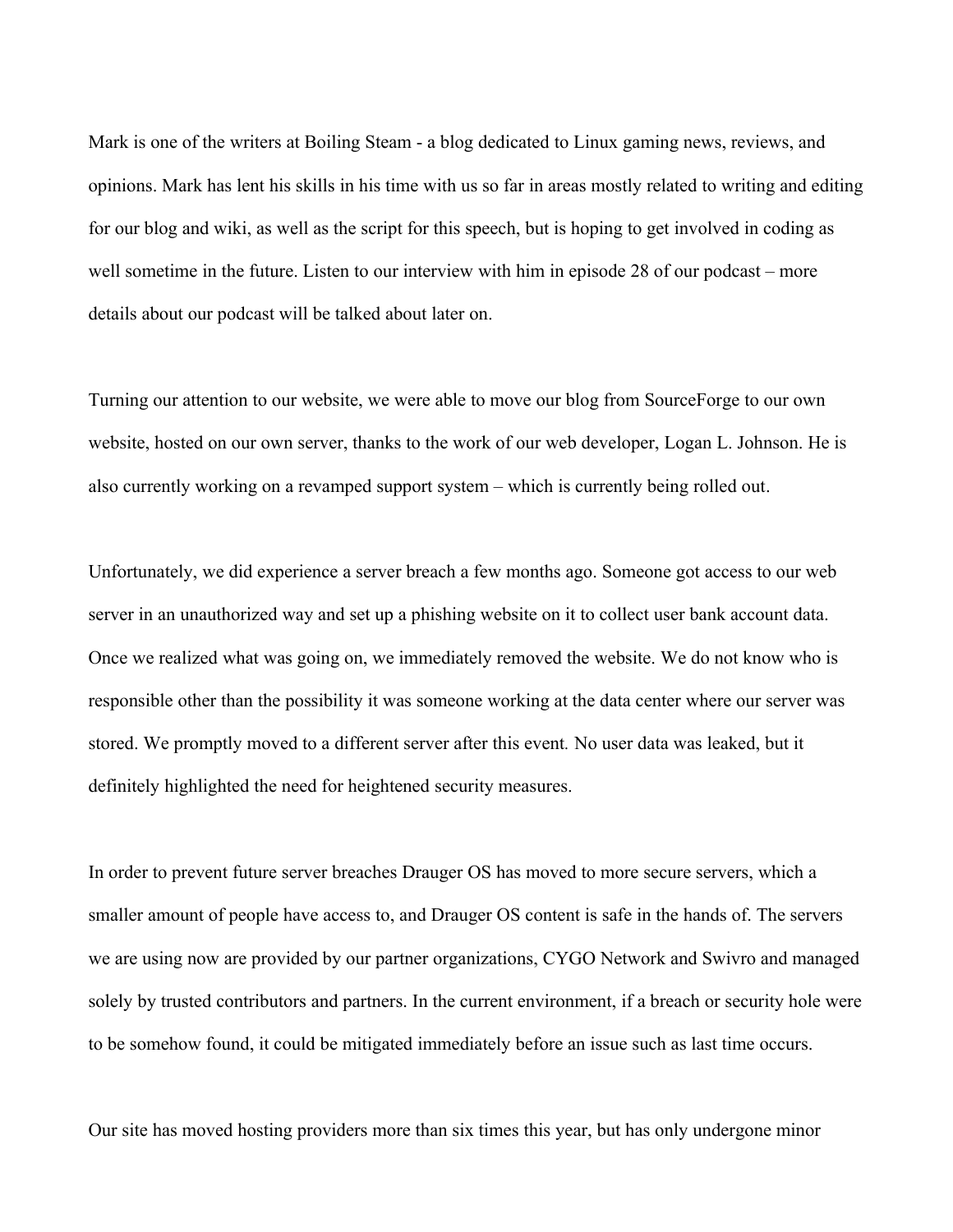redesigns. Source code for the OS is now more easily obtainable by visiting: draugeros.org/go/download-source-code

The source code encompasses not just our apps, but some of our internal scripts and the chroot (the tool used to build Drauger OS) that contains the current development state of the latest version of Drauger OS. Our final bit of news pertaining to the website is that our apt repository is now on a separate server. This will allow our website to be more agile and may improve downtime.

Finally, looking at the bigger picture, we started our own podcast this year, and are currently on episode 29. Feel free to give us a listen on your favorite podcast player - including Spotify, Google Podcasts, and Apple Podcasts - where we outline what we've been working on during the week and what our future goals for Drauger OS are, in addition to the occasional interview with special guests.

We also created a roadmap on Trello - this will allow us to document our goals and bug-fixing plans for future Drauger OS releases.

As for development, we created 430 commits in 20 GitHub repositories, 6 of which were created this year. We also merged 32 pull requests, received or created 3 issue reports, and resolved 2 of those. In total, at least 290 man-hours where spent working on Drauger OS. Please keep in mind this measurement was started part-way through the year, and only includes my work personally. Therefore this number should be considered bare-minimum at best.

Thanks for tuning in to our State of the Project Address! If you're willing to give Drauger OS a try, we would love to get your feedback! You can download it now at: draugeros.org/go/download/ and you can send any features you'd like to see or bug reports to: